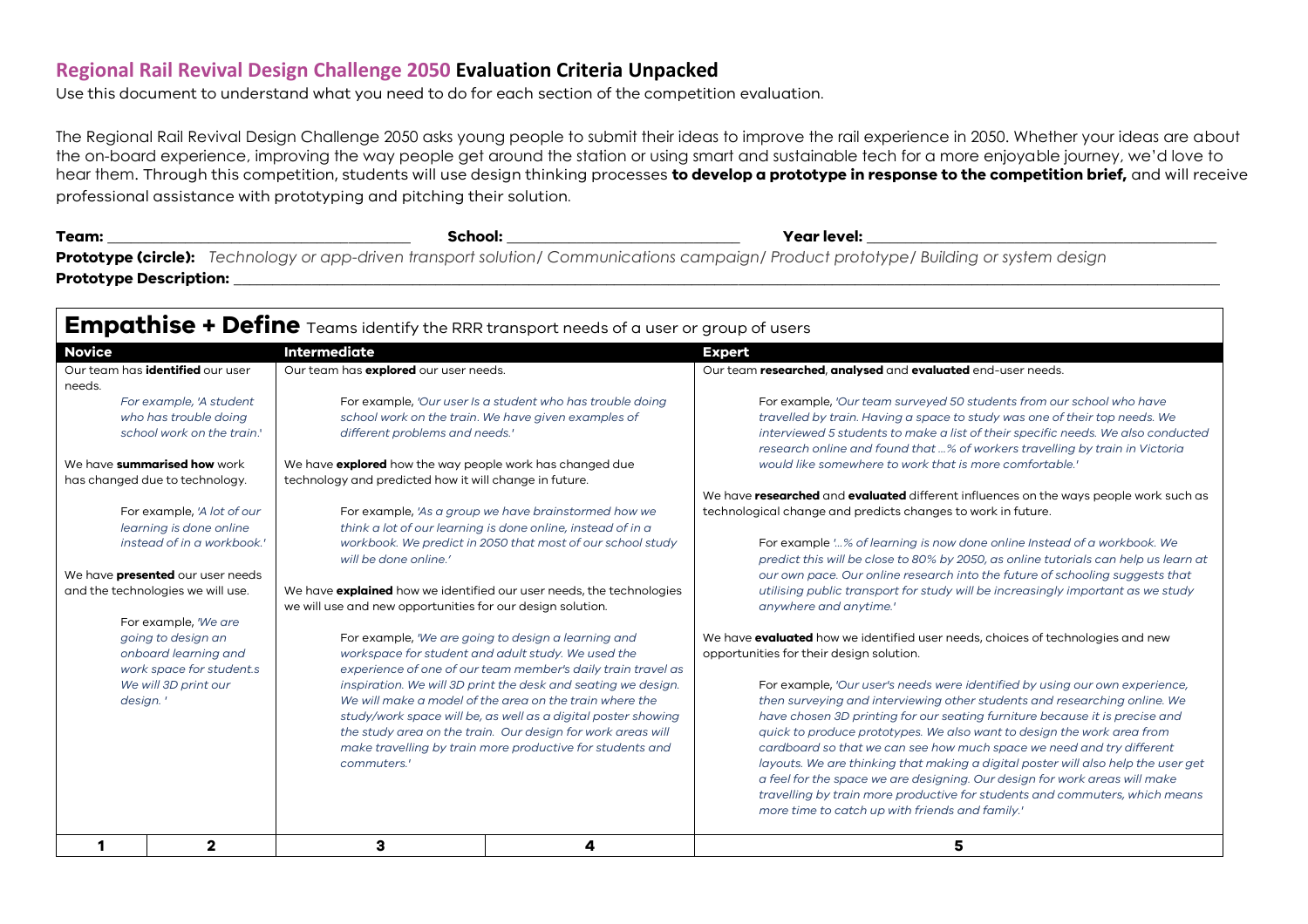|                                                                                                                                    |                                                                                                                                                                                                                                                                                            | Ideate Teams develop a range of RRR transport ideas that would meet the needs of their users                                 |                                                                                                                                                                                                                                                                                                                                                                                                                                                                                                                 |  |
|------------------------------------------------------------------------------------------------------------------------------------|--------------------------------------------------------------------------------------------------------------------------------------------------------------------------------------------------------------------------------------------------------------------------------------------|------------------------------------------------------------------------------------------------------------------------------|-----------------------------------------------------------------------------------------------------------------------------------------------------------------------------------------------------------------------------------------------------------------------------------------------------------------------------------------------------------------------------------------------------------------------------------------------------------------------------------------------------------------|--|
| <b>Novice</b>                                                                                                                      | <b>Intermediate</b>                                                                                                                                                                                                                                                                        |                                                                                                                              | <b>Expert</b>                                                                                                                                                                                                                                                                                                                                                                                                                                                                                                   |  |
| Our team has listed a few ideas<br>that meet some user needs.                                                                      | Our team listed several ideas that meet the needs of our user, then<br>selected the most suitable ideas.                                                                                                                                                                                   |                                                                                                                              | Our team listed and sketched many different ideas that meet our user's needs. We used<br>a process to select the most suitable ideas.                                                                                                                                                                                                                                                                                                                                                                           |  |
| For example, 'A table that<br>stays level, a bag locker<br>and a charger.'<br>We have <b>researched</b> other possible<br>designs. | For example, 'We made a list of 15 different ideas. Our best<br>ones were a table that stays level, a rotating seat, a light, a<br>bag locker and a charger. We drew some pictures of our<br>ideas.'<br>We have researched other possible designs and used these to improve<br>our design. |                                                                                                                              | For example, 'We made a list of 30 different ideas. We organised our ideas<br>based on what we thought were essential to the user, what were practical to<br>build and really creative ideas. We drew some pictures of our favourite ideas<br>and showed them to other people for feedback. Our best ones were a table<br>that stays level, a rotating seat, a light, a bag locker and a charger. And the<br>best part is it can fold back into the wall when it is not being used, as it faces<br>the window!' |  |
| For example, 'Online<br>images of different<br>furniture online.'                                                                  | changing design ideas.'                                                                                                                                                                                                                                                                    | For example, 'We created a folder of different design ideas<br>through online research, as well as different sketches of our | We have combined ideas and images from a range of researched sources and from<br>nature to improve the design and create new designs.                                                                                                                                                                                                                                                                                                                                                                           |  |
|                                                                                                                                    |                                                                                                                                                                                                                                                                                            |                                                                                                                              | For example, 'We collected many different images of furniture, work spaces<br>and data such as the comments from our surveys and online searches. We<br>also looked at designs in nature, such as the way that bats fold their wings, to<br>help get ideas for our foldout furniture. We created files based on our different<br>ideas and documented how our ideas changed over time.'                                                                                                                         |  |
| າ                                                                                                                                  | 3                                                                                                                                                                                                                                                                                          | 4                                                                                                                            | 5                                                                                                                                                                                                                                                                                                                                                                                                                                                                                                               |  |

|                                                                                                            |   | Prototype Teams create a prototype of their RRR design solution                                                                                                                                                                                                                                      |                                                         |                                                                                                                                                                                                                                                                                                                                                       |
|------------------------------------------------------------------------------------------------------------|---|------------------------------------------------------------------------------------------------------------------------------------------------------------------------------------------------------------------------------------------------------------------------------------------------------|---------------------------------------------------------|-------------------------------------------------------------------------------------------------------------------------------------------------------------------------------------------------------------------------------------------------------------------------------------------------------------------------------------------------------|
| <b>Novice</b>                                                                                              |   | <b>Intermediate</b>                                                                                                                                                                                                                                                                                  |                                                         | <b>Expert</b>                                                                                                                                                                                                                                                                                                                                         |
| Our team safely used technologies and<br>materials to produce a prototype                                  |   | materials to produce a quality prototype.                                                                                                                                                                                                                                                            | Our team safely and independently used technologies and | Our team safely, independently and innovatively used technologies and materials to<br>produce a <b>high-quality</b> prototype and thought of ways to reduce waste or time.                                                                                                                                                                            |
| For example, 'We used a safety<br>knife to cut cardboard and a<br>glue gun with help from our<br>teacher.' |   | For example, "We created an STL file and used a 3D<br>printer with help from our teacher. We used a safety<br>knife to cut cardboard and a glue gun.'<br>We used <b>different features</b> of digital technologies to present the<br>solution to the user problem including descriptions of size and |                                                         | For example, 'We asked our teacher to show us how to create an STL file and<br>3D print our first prototype. We then created the next prototypes on our own.<br>We used a safety knife to cut cardboard and a glue gun. We found ways to<br>save print time by reducing the density of our 3D print and we used recycled<br>cardboard for our model.' |
| We used digital technologies to present<br>the solution to the user problem.                               |   | materials.<br>For example, 'We made a digital poster of the study area                                                                                                                                                                                                                               |                                                         | We incorporated <b>a range of different features</b> of digital technologies to present the<br>solution to the user problem, including impacts and limitations using appropriate<br>language to <b>engage</b> a specific audience.                                                                                                                    |
| For example, 'We drew a basic<br>design on Tinker CAD.'                                                    |   | to show the scale and space required. The poster had<br>annotations showing the measurements of the furniture<br>and space as well the planned materials to make it."                                                                                                                                |                                                         | For example, 'We made a digital poster of the study area to show the scale<br>and space required. The audience could click on parts of the image which<br>linked to a new page with the design specifications showing the<br>measurements of the furniture and space as well the planned materials to<br>make it'                                     |
|                                                                                                            | 2 | з                                                                                                                                                                                                                                                                                                    | 4                                                       | 5                                                                                                                                                                                                                                                                                                                                                     |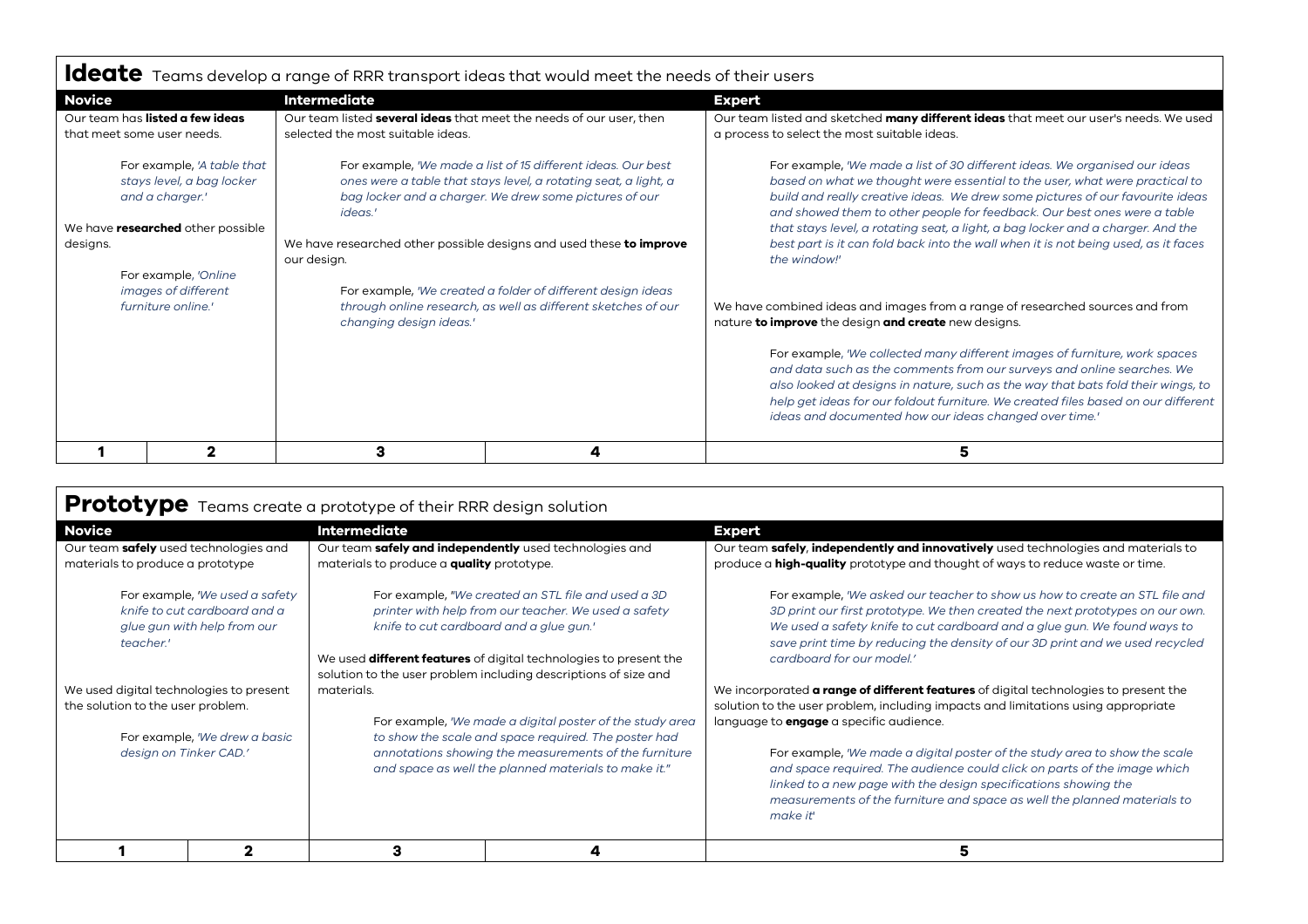| <b>COMMUNICATE</b> Teams create a video pitch to promote their RRR design solution                                                                                                                                                         |                                                                                                                                                                                                                                                                                                                                                                                                                                   |                                                                  |                                                                                                                                                                                                                                                                                                                                                                                                                                                                                  |
|--------------------------------------------------------------------------------------------------------------------------------------------------------------------------------------------------------------------------------------------|-----------------------------------------------------------------------------------------------------------------------------------------------------------------------------------------------------------------------------------------------------------------------------------------------------------------------------------------------------------------------------------------------------------------------------------|------------------------------------------------------------------|----------------------------------------------------------------------------------------------------------------------------------------------------------------------------------------------------------------------------------------------------------------------------------------------------------------------------------------------------------------------------------------------------------------------------------------------------------------------------------|
| <b>Novice</b>                                                                                                                                                                                                                              | <b>Intermediate</b>                                                                                                                                                                                                                                                                                                                                                                                                               |                                                                  | <b>Expert</b>                                                                                                                                                                                                                                                                                                                                                                                                                                                                    |
| Our team presented a pitch video using a<br>media feature.                                                                                                                                                                                 | to convey meaning and enhance the pitch presentation.                                                                                                                                                                                                                                                                                                                                                                             | Our team presented a pitch video using one or two media features | Our team presented a pitch video that creatively utilises multiple production and<br>editing features such as camera angle, framing, colour filters, text and sound to<br>effectively convey meaning and enhance the pitch presentation.                                                                                                                                                                                                                                         |
| For example, 'We included an<br>image of our 3D furniture in the<br>cardboard model of the study<br>area on the train.'<br>Our video presents the user needs and<br>our choice of technologies and materials<br>for the designed solution. | For example, 'We included images of the interior of a<br>train to show how impractical it is to study. We Included<br>an image of our poster during the video to show the<br>planned space of our study area. We also recorded our<br>voice over the images, so it wouldn't be silent'<br>Our video explains how we identified our user's needs, the choice<br>of technologies, the input of the individuals in the group and new |                                                                  | For example, 'We received permission to film the interior of an empty train to<br>show how impractical it is to study. We included an image of our digital poster<br>during the video to show the planned space of our study area and filmed<br>ourselves using a green screen so that we could show how we would use the<br>study area on the train. We used editing of sound, framing, transitions and<br>close-ups to make our video interesting to view.'                    |
| For example, 'We described<br>how it feels to not have a                                                                                                                                                                                   | opportunities for the designed solution.<br>For example, 'We wrote a script before filming and made                                                                                                                                                                                                                                                                                                                               |                                                                  | In our video, we <b>evaluate</b> how we identified user needs, the specific input of the<br>individuals in the group, opportunities for their designed solution and how technologies<br>and materials influenced their design.                                                                                                                                                                                                                                                   |
| practical space for working on<br>the train and how our study<br>space solves the problem using<br>furniture and digital<br>connectivity such as power<br>and Wi-Fi.'                                                                      | sure that we had explained all the required parts of the<br>project brief. We made sure everyone was involved in<br>the preparation, presentation or editing of the video.'                                                                                                                                                                                                                                                       |                                                                  | For example, 'In our video, we discuss what went well and what didn't go to<br>plan in the different stages of our design. We carefully refined our script<br>before filming so that the audience felt empathy for our user and understood<br>how we collected and analysed data to define the problem and the different<br>ideas and prototypes we came up with before our final design. We finished by<br>presenting the value of our solution for the future of rail travel.' |
|                                                                                                                                                                                                                                            | 3                                                                                                                                                                                                                                                                                                                                                                                                                                 | 4                                                                | 5                                                                                                                                                                                                                                                                                                                                                                                                                                                                                |

## **Communicate** Teams create a video pitch to promote their RRR design solution